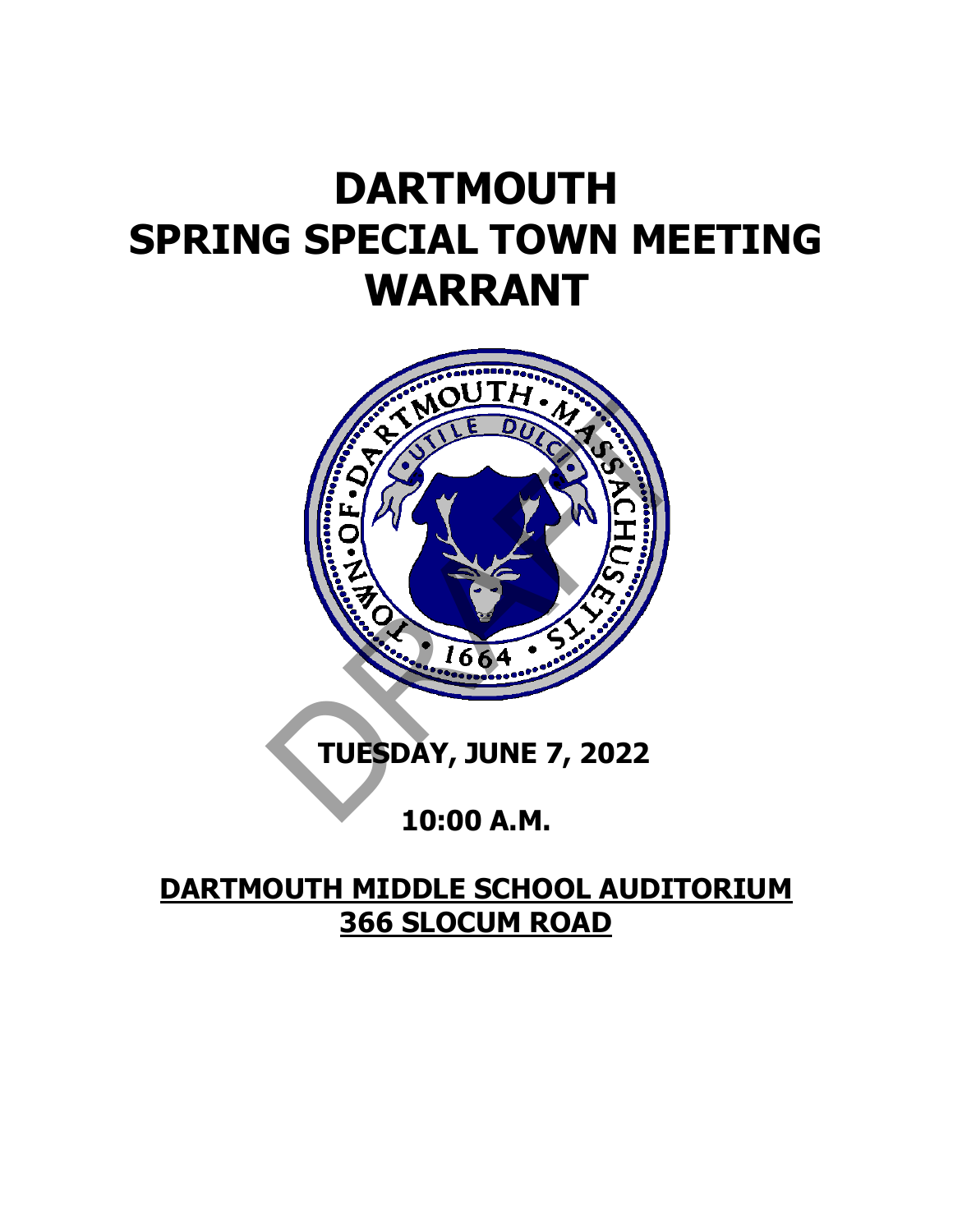#### **SPRING SPECIAL TOWN MEETING June 7, 2022 INDEX**

| <b>ART</b> | <b>PAGE</b> | <b>SUBJECT</b>                                                            |
|------------|-------------|---------------------------------------------------------------------------|
| #          |             |                                                                           |
| 1 STM      |             | Community Preservation Committee – FY 2022 Community Housing and Historic |
|            |             | <b>Preservation Reserve</b>                                               |
| 2 STM      | 3           | Supplement to the FY 2022 Operating Budget of the Water Enterprise Fund   |
| 3 STM      | 4           | Appropriations for Previously-Approved Capital Projects                   |
| 4 STM      | 4           | Appropriation For Assessing Cyclical Re-Inspection Program                |

**CALIFORNIES**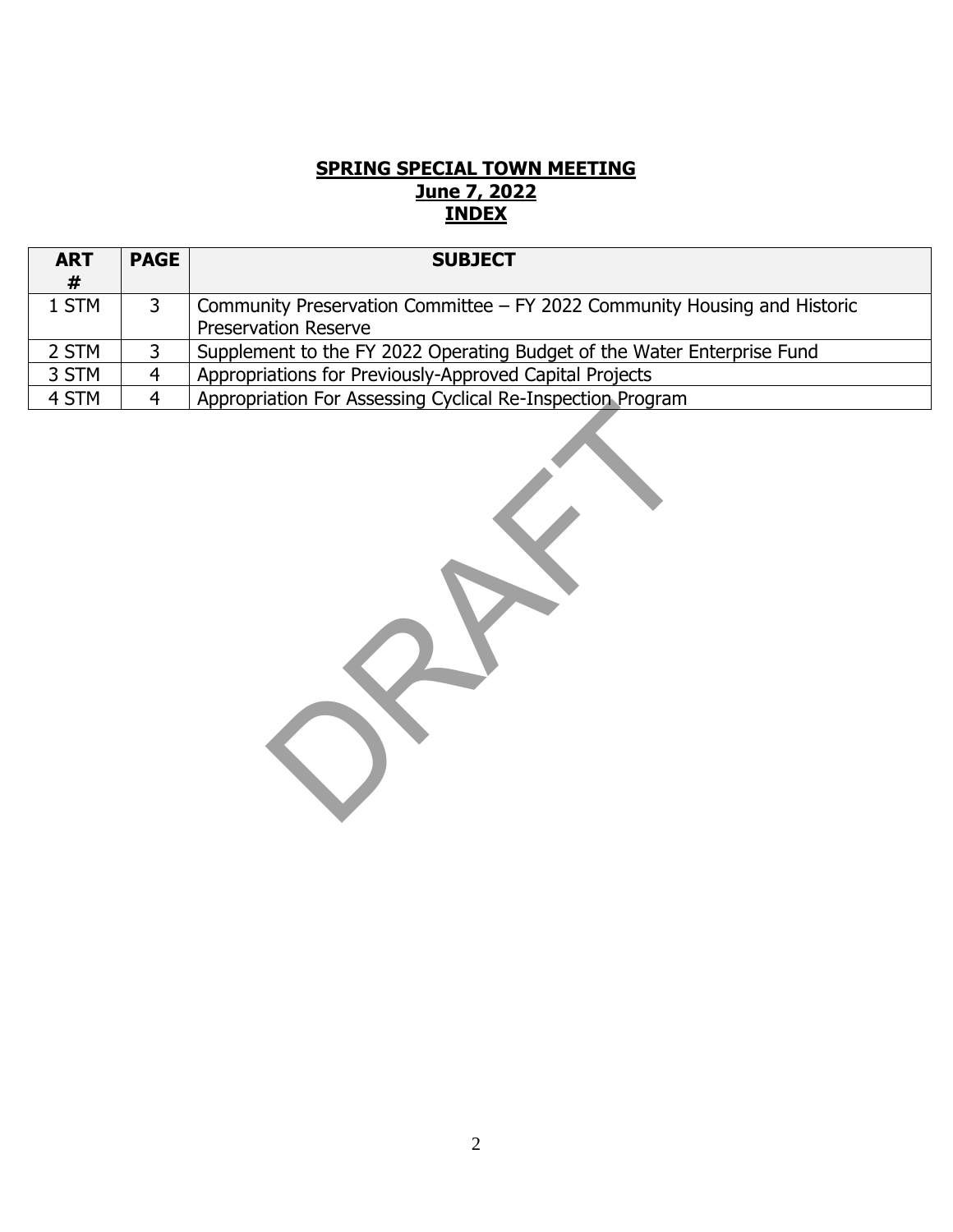#### **TOWN OF DARTMOUTH WARRANT SPRING SPECIAL TOWN MEETING JUNE 7, 2022**

#### **BRISTOL, SS.**

To either of the Constables or Police Officers of the Town of Dartmouth in said County of Bristol and the Commonwealth of Massachusetts.

#### **GREETING:**

In the name of the Commonwealth of Massachusetts, you are hereby directed to notify and warn the inhabitants of the Town of Dartmouth qualified to vote in Town affairs to meet in the auditorium at the **Dartmouth Middle School,** situated on **366 Slocum Road,** Dartmouth, Massachusetts, on Tuesday, the 7th day of June at ten of the clock in the morning, then and there to act on the following articles, viz: in einhabitants of the Town of Dartmouth qualified to<br>the auditorium at the Dartmouth Middle School,<br>trtmouth, Massachusetts, on Tuesday, the 7th day corning, then and there to act on the following article<br>community here a

#### **ARTICLE 1 STM: COMMUNITY PRESERVATION COMMITTEE – FY 2022 COMMUNITY HOUSING AND HISTORIC PRESERVATION RESERVE**

To see if the Town will vote to appropriate or reserve for later appropriation monies from Fiscal Year 2022 Community Preservation Fund Annual Revenues in the amount of \$30,000.00 as referenced in the Community Preservation Fiscal Year 2023 revised budget to be allocated as follows:

> \$15,000.00 Community Housing \$15,000.00 Historic Preservation

Or take any other action relative thereto.

Sponsor: Community Preservation Committee

### **ARTICLE 2 STM: SUPPLEMENT TO THE FY 2022 OPERATING BUDGET OF THE WATER ENTERPRISE FUND**

To see if the Town will vote to appropriate the sum of \$721,000.00 from the Water Enterprise Fund retained earnings for the purpose of supplementing the FY 2022 Operating Budget of the Water Enterprise Fund so as to fund additional costs related to purchasing water from the City of New Bedford; said deficiency is due to having to purchase more water than typical from New Bedford due to the temporary shutdowns of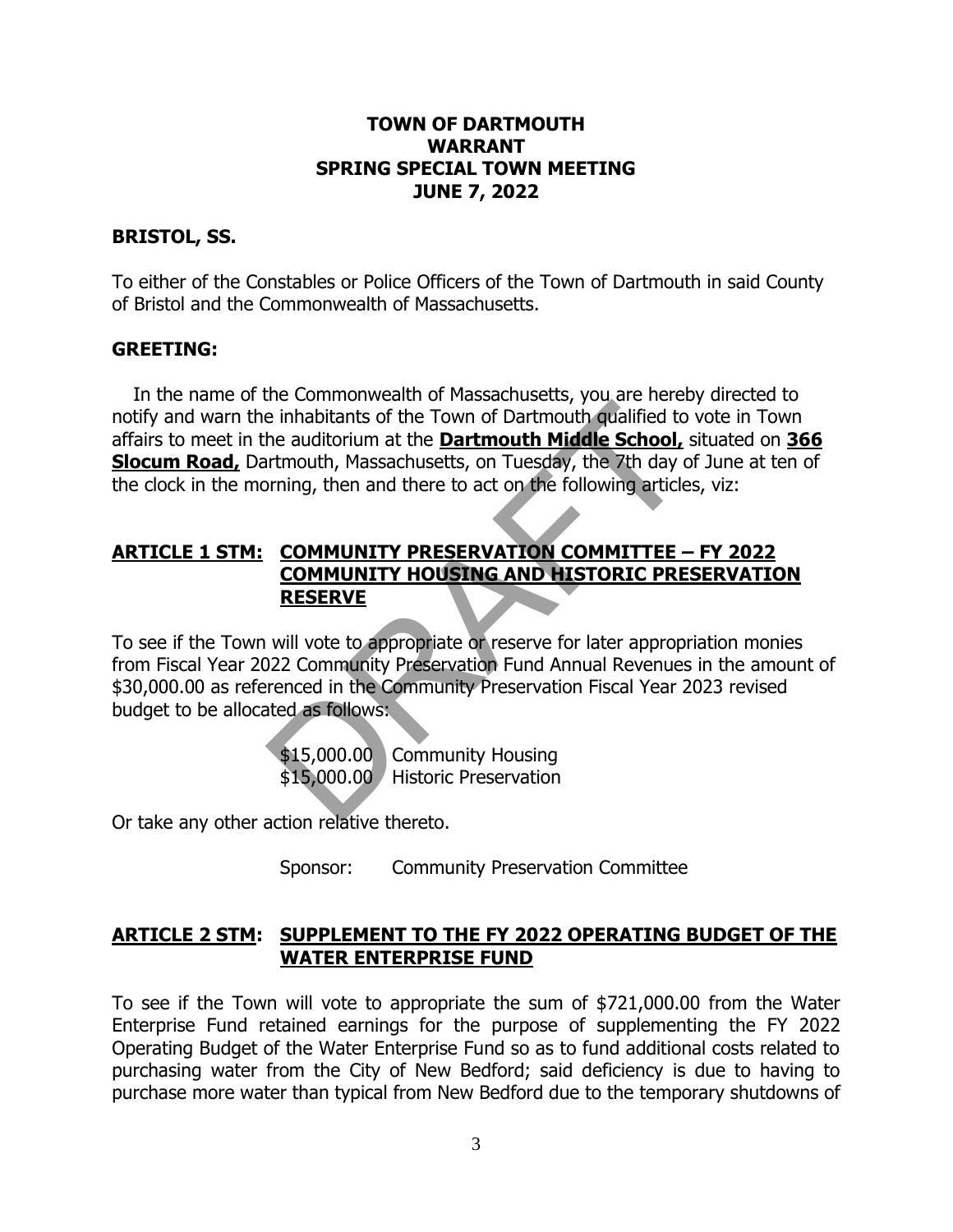the Violetta and Panelli wells, the former due to the construction of replacement wells and the latter due to water contamination issues.

Or take any other action relative thereto.

Sponsors: Select Board Board of Public Works

## **ARTICLE 3 STM: APPROPRIATION FOR PREVIOUSLY-APPROVED CAPITAL PROJECTS**

To see if the Town will vote to appropriate a total of \$305,330.00 from Sewer Enterprise Fund retained earnings for the following:

- 1) \$205,838.10 of covering costs incurred as part of the CWMP Engineering Design Phase & WPC Facility Upgrade project; said amount was previously authorized to be paid for with borrowing as part of Article 15 at the Annual Town Meeting of June 5, 2012 Things for the following:<br>
Dumings for the following:<br>
Dumings for the following:<br>
Dumings for the following:<br>
OC Facility Upgrade project; said amount was previous<br>
with borrowing as part of Article 15 at the Annual<br>
2<br>
o
- 2) \$99,491.90 of covering costs incurred as part of the Ultraviolet Disinfection project; said amount was previously authorized to be paid for with borrowing as part of Article 5 at the Annual Town Meeting of June 7, 2016.

The Town wishes to avoid the time and expense of taking an additional loan with the Massachusetts Clean Water Trust for these amounts, and as such, is asking the liability be paid from available revenues.

Or take any other action relative thereto.

Sponsor: Select Board Board of Public Works

## **ARTICLE 4 STM: APPROPRIATION FOR ASSESSING CYCLICAL RE-INSPECTION PROGRAM**

To see if the Town will vote to appropriate \$334,000.00 from Overlay Surplus for the purpose of funding a state-mandated Assessing Cyclical Re-inspection Program of real property to be performed by a professional contractor, which shall include images of all parcels with building infrastructure.

Or take any other action relative thereto.

Sponsor: Board of Assessors